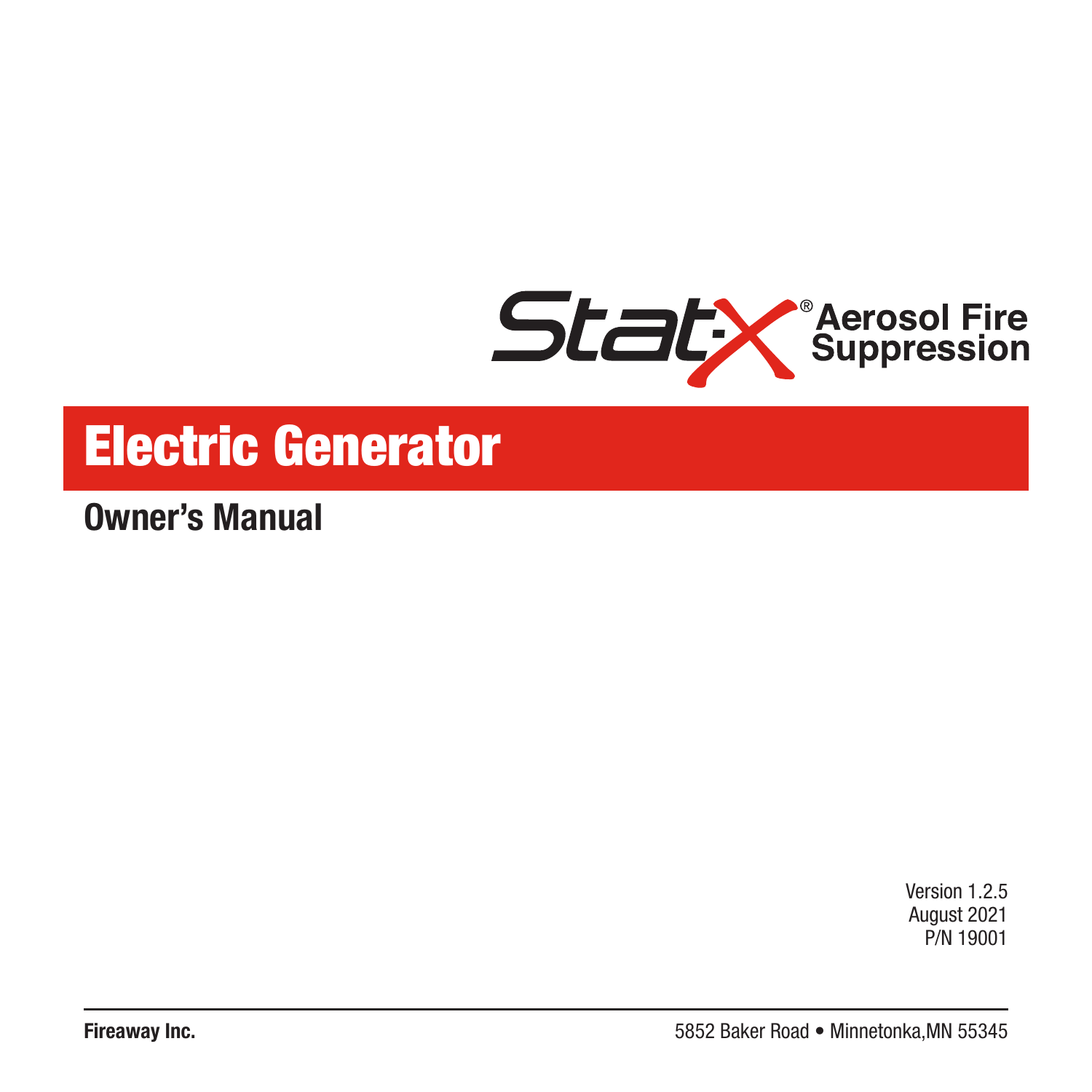

## INTRODUCTION

Thank you for your purchase of a Stat-X® aerosol fire suppression product. This brief manual is designed to provide you with a general understanding of the product, as well as, general information on installation, operational, and maintenance parameters. It is not a detailed Design, Installation, Operation, and Maintenance Manual. A detailed manual may be obtained by contacting the manufacturer:

> **Fireaway Inc.** 5852 Baker Road Minnetonka, MN 55345 U.S.A. www.statx.com

Stat-X systems and generators are to be installed and periodically inspected by trained personnel ONLY. No modifications are to be made to the installed system without consulting a qualified system designer. The system is made up of units tested within limitations contained in the detailed Design, Installation, Operation, and Maintenance Manual. The system designer must be consulted whenever changes are planned for the system or the protected area. An authorized installer or system designer must be consulted after the system has discharged.

## SYSTEM DESCRIPTION

#### **General**

Stat-X systems combine an environmentally safe fire suppression agent, specially developed components, and fire detection devices for rapid agent application. The resulting timely suppression of fire may reduce property, facility, and equipment damage. These systems are electrically operated, are compact, and eliminate expensive pressure vessels, nozzles, and distribution piping associated with other gas and water based fire suppression systems. The Stat-X aerosol agent is extremely effective when compared to alternative agents and aerosol generators are strategically placed throughout the hazard area offering significant weight and space savings over conventional systems. Stat-X systems are designed for total flooding applications in accordance with

established design criteria. All installations must meet the requirements of the local authority having jurisdiction.

A single or connected group of Stat-X electrically operated units (or generators) are used to suppress Class A (surface), Class B, and Class C fires in specific hazard areas, facilities, or within equipment located in enclosed areas and confined spaces where low weight/space to extinguishing capacity is a factor.

The fire-extinguishing agent is an ultra-fine aerosol, which hangs in suspension for extended periods of time (for at least 10 minutes) providing excellent protection against re-flash, with minimal clean up.

**Stat-X systems and generators are suitable for use in normally occupied and unoccupied spaces. In areas where personnel may be present the system shall employ a pre-discharge alarm and 30 second time delay prior to activation. Provision for system isolation for system maintenance shall be provided when personnel may be in the protected area.**

They are intended to protect the following typical applications:

- Electrical Cabinets and Rooms
- Generator Rooms
- Glove Boxes
- Telecommunications Facilities
- Flammable Liquid Storage Areas
- Process Control Rooms
- Storage Vaults
- Marine Engine Rooms\*
- Gas Turbine Enclosure
- High Value Mobile Equipment\*
- Power Plants
- High Value Industrial Equipment Areas

\*Not part of the UL Listing under UL Subject 2775 but are covered under other applicable listings (American Bureau of Shipping, Marine and Coast Guard Agency, ECB, and others)

Stat-X generators are not suitable for the following hazards; or, where the following materials may be present:

• Materials, which burn with deep-seated characteristics (wood, fiber, cotton, etc.)

- Electrical equipment operating at over 40,000 V
- Metal hydrides, pyrophoric substances, and chemical substances that smolder and burn without air
- Metal powders (magnesium, titanium, etc.)
- Environments which require devices specifically listed/ labeled for installation inside rated hazardous areas (explosive atmospheres).\*

\*Stat-X products suitable for use in classified hazardous areas are listed separately under UL File No. E495772.

### **Extinguishing Agent**

The aerosol produced upon activation of a Stat-X generator suppresses fire by a combination of chemical and physical mechanisms similar to the Halons without negative effect on the environment. Because of the aerosol's ultra-fine particle size (<2 micron) there is a dramatic increase in the surface area interaction between the agent and the fire.

Unlike gaseous agents the aerosol does not decompose in the presence of fire nor does it extinguish by oxygen deprivation. The aerosol is considered non-toxic to humans when applied in normal design concentrations necessary to extinguish most fires; however, certain safety restrictions should be observed when applying and handling the generators. Exposure to the aerosol should be limited and unnecessary exposure to the particulate should be avoided. Exposure to the aerosol is generally less concerning than exposure to the decomposition products of a fire.

**Toxicity:** Tests conducted by Charles River Laboratories (Tranent, Scotland) as well as others have shown that the aerosol does not present a health hazard due to limited accidental exposure at normal design concentrations. Exposures under five minutes are normally considered safe.

While the components of the aerosol are not considered toxic at normal concentration levels, ingestion of the ultra-fine particulate may cause short-term discomfort and unnecessary exposure should be avoided. Tests have shown no long-term negative effects from exposure to the aerosol. In addition, the aerosol has a high obscuration factor. US EPA has approved Stat-X for use as a total flooding system for normally occupied spaces.

#### **NOTE**

**STAT-X SYSTEMS SHALL ONLY BE APPLIED IN AREAS WHERE PERSONNEL MAY BE PRESENT IN CONJUNCTION WITH A 30-SECOND TIME DELAY TO ENSURE EGRESS OF PERSONNEL PRIOR TO SYSTEM DISCHARGE. A SYSTEM MAINTENANCE ISOLATE SWITCH SHOULD BE INSTALLED IN NORMALLY OCCUPIED AREAS.**

**Residue and Cleaning:** The ultra-fine aerosol discharge remains in suspension for an extended period and can be vented by a fan or air handling system. Aerosol residue, which may have settled on the floor, equipment, or other surfaces, can be vacuumed or wiped clean with a water & acetic acid solution (e.g. vinegar). Settled and agglomerated particulates following an aerosol discharge is initially deliquescent in spaces with high humidity and is soluble in water.

**Other Safety Considerations:** The aerosol discharged into the hazard area upon activation of the generator is relatively "cool." However, the aerosol stream as it leaves the generator is above 100°C for a short distance from the outlet of the generator. Maximum temperatures are realized only in the last seconds of discharge. Each model has a required installation clearance distance specified as its "C-Zone." Steps must be taken to ensure generator placement so that it complies with this installation requirement. The generator housing is approximately 90°C immediately after discharge and care should be taken if handling the post-discharge generator prior to its cooling to ambient temperature.

#### **Generators must never be installed to discharge directly on walls or equipment being protected, as this will cause agglomeration.**

**Storage:** Each Stat-X aerosol generator is sealed with a non-permeable membrane and is unaffected by fluctuations in temperature and humidity. Accelerated aging tests have shown the generator's charge maintains its viability for more than 15 years under conditions ranging from -  $40^{\circ}$ C to  $+54^{\circ}$ C and cycled relative humidity levels up to 95%.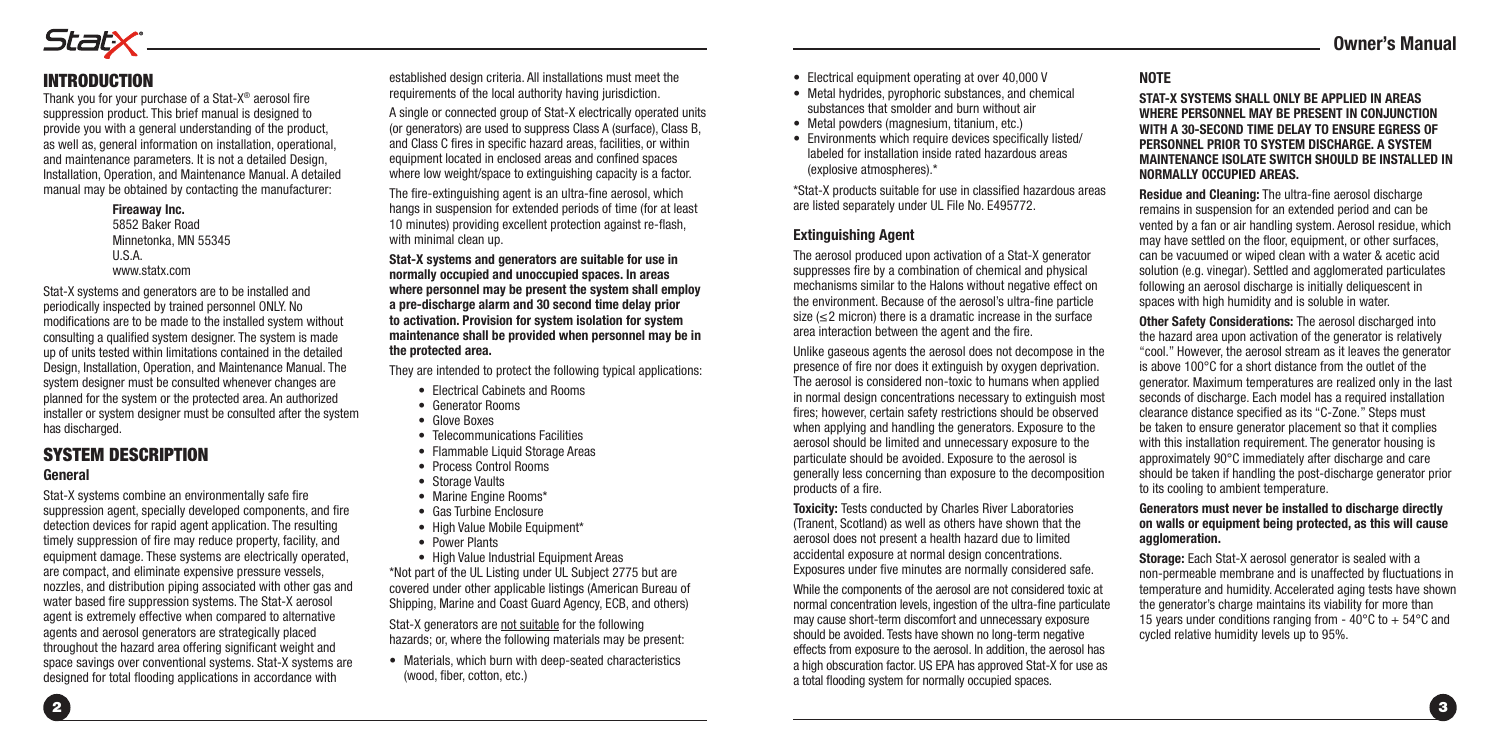## StatX

## INSTALLATION **Facility Considerations**

**Significant Obstructions/Agent Distribution:** In cases where there is a large ratio of fixed equipment to total volume, or where the protected equipment is located in such a way as to present a barrier to the free flow and distribution of aerosol throughout the hazard area, the use of a larger number of smaller aerosol generators may be more suitable. This will allow for strategic placement of the aerosol generators and improved distribution characteristics throughout the protected area.

**Mounting:** Stat-X aerosol generators are listed for both sidewall and ceiling locations and may be mounted on walls, beams, constructions, and columns, as long as the unit is securely bolted to the support structure and is mounted in a position where its "C-zone" (clearance zone where momentary peak temperature of the discharge will not exceed 75°C) will not impact on personnel, facilities, equipment or combustible materials located within the protected area. Housing clearance is required spacing of generator from combustibles and structural materials.

| <b>Aerosol Stream Characteristics</b> |             |                            |                                    |  |  |  |  |  |  |
|---------------------------------------|-------------|----------------------------|------------------------------------|--|--|--|--|--|--|
| Model                                 | C - Zone    | <b>Height Max.</b>         | <b>Housing</b><br><b>Clearance</b> |  |  |  |  |  |  |
| 30E                                   | 0.25m/9.8"  | 0.5 to 1.22 m/19.7-48.0"   | 7mm/0.25"                          |  |  |  |  |  |  |
| 60E                                   | 0.35m/13.8" | $0.5$ to 2.00 m/19.7-78.7" | 7mm/0.25"                          |  |  |  |  |  |  |
| 60ME                                  | 0.30m/11.8" | 0.5 to 2.00m/19.7-78.7"    | 7mm/0.25"                          |  |  |  |  |  |  |
| 100E                                  | 0.46m/18.1" | 0.5 to 2.50 m/19.7-98.4"   | 13mm/0.50"                         |  |  |  |  |  |  |
| 250E                                  | 0.75m/29.5" | 0.5 to 2.75 m/19.7-108.3"  | 13mm/0.50"                         |  |  |  |  |  |  |
| 500E                                  | 1.27m/50.0" | 0.5 to 3.50 m/19.7-137.8"  | 13mm/0.50"                         |  |  |  |  |  |  |
| 1000E                                 | 2.30m/90.6" | 0.5 to 4.88 m/19.7-192.1"  | 13mm/0.50"                         |  |  |  |  |  |  |
| 1500E                                 | 2.00m/78.7" | 0.5 to 4.88 m/19.7-192.1"  | 30mm/1.00"                         |  |  |  |  |  |  |
| 2500E                                 | 2.70m106.3" | 0.5 to 4.88 m/19.7-192.1"  | 30mm/1.00"                         |  |  |  |  |  |  |

**Mounting Height:** In general, the aerosol generators should be mounted at or near ceiling height and angled toward the

floor at an angle to ensure three-dimensional distribution of aerosol and an unobstructed discharge path. (15° - 30° for sidewall mounting). To ensure maximum distribution of aerosol throughout the hazard area, the maximum height of generator placement from the floor must be limited as indicated above. Underfloor applications should be mounted horizontally.

**Flow:** Placement of the aerosol generators to ensure proper aerosol flow and distribution is extremely important as each generator functions as a flow nozzle. **Aerosol generators must never be positioned to discharge directly at each other!** This will cause agglomeration of the aerosol particulate, reducing the aerosol's extinguishing effectiveness. **For the same reason, aerosol generators must be positioned to ensure that the aerosol stream does not impinge directly on walls or the sides of equipment being protected.**

> **Typical Placement** Aerosol Generators



\*Spacing "S" should be even unless prevented by obstruction.

**Operating/Temperature Range:** Stat-X aerosol generators are listed to operate within a temperature range of -40°C to +54°C/-40ºF to 129.2ºF. Generators are sealed with a nonpermeable membrane and are unaffected by fluctuations in humidity and temperature.

## EQUIPMENT INSTALLATION

**General.** All Stat-X generators must be installed to facilitate proper operation, inspection, testing, and any other maintenance as may be necessary. Equipment must not be subject to mechanical, chemical, or other damage, which could render the unit inoperative. Equipment must be installed in accordance with all applicable standards and the contents of this section of the manual.

#### **WARNING**

**AEROSOL GENERATORS CONTAIN A FLAMMABLE SOLID AND MUST ONLY BE HANDLED, INSTALLED, AND SERVICED BY A TRAINED TECHNICIAN USING THE INSTRUCTIONS CONTAINED IN THIS SECTION. FAILURE TO FOLLOW THESE INSTRUCTIONS COULD CAUSE A PREMATURE DISCHARGE AND/OR POTENTIAL INJURY.** 

**Aerosol Generator Installation.** The Stat-X aerosol generators should normally be located within the protected hazard area. The following installation instructions must be followed in the exact sequence outlined below to prevent accidental discharge, bodily injury, or property damage.

### **WARNING**

**TO PREVENT PERSONAL INJURY, DE-ENERGIZE ALL ELECTRICAL CONNECTIONS PRIOR TO GENERATOR INSTALLATION.**

#### **Single Generator System:**

1. Position mounting bracket and securely fasten to wall, ceiling, or other supporting structure in a location and manner, which ensures the generator will not be subjected to accidental damage or movement.

2. Remove generator from shipping container and inspect integrity of the non-permeable membrane and generator. Do not install if the membrane is ruptured in any way or if the housing has been damaged in shipment. Verify igniter integrity with Ohmmeter. Do not install if reading  $> 2$  ohms.

3. Securely attach generator to the mounting bracket with generator clamp taking care to ensure the clamp is free of the initiator mechanism and that all bolts are securely tightened.

4. Position generator, via the bracket-mounting swivel, to allow for an unimpeded discharge upon activation. Care must be taken so that the generator does not directly discharge at close range at the wall, ceiling, or vertical surfaces of the equipment within the hazard area.

5. Taking care to ensure that power is off, connect electrical lines to the initiator fitting at the top of the generator.

#### **NOTE**

**THE INTERFACE BETWEEN THE GENERATOR AND THE FIRE ALARM CONTROL PANEL MAY REQUIRE ADDITIONAL ELECTRICAL DEVICES TO MEET LISTING COMPATIBILITY REQUIREMENTS. CONSULT FIRE ALARM CONTROL PANEL MANUAL FOR ANY LISTED SPECIAL FIELD DEVICES THAT MAY BE REQUIRED AS PART OF THE RELEASING CIRCUIT (E.G. EMATCH PROTECTION DEVICE, P/N 3005014).**

#### **WARNING**

**DE-ENERGIZE ALL ELECTRICAL CONNECTIONS PRIOR TO GENERATOR INSTALLATION. BE CAREFUL TO ENSURE THAT NO BODY PART IS PLACED DIRECTLY IN FRONT OF THE GENERATOR'S EXIT PORTS DURING INSTALLATION.**

#### **Multiple Generator System:**

1. Position mounting brackets and securely fasten to wall, ceiling, or other supporting structure in a location and manner, which ensures the generators will not be subjected to accidental damage or movement.

2. Make sure mounting brackets are located in a manner to ensure a circular flow pattern and maximum dispersal and mixing of aerosol and air during discharge.

 $\overline{4}$  5 3. Remove generator from shipping container and inspect integrity of the non-permeable membrane and generator. Do not install if the membrane is ruptured or punctured in any way or if the housing has been damaged in shipment. Verify igniter integrity with ohmmeter. Do not install if reading is outside a range of  $1.4 - 2.0$  ohms.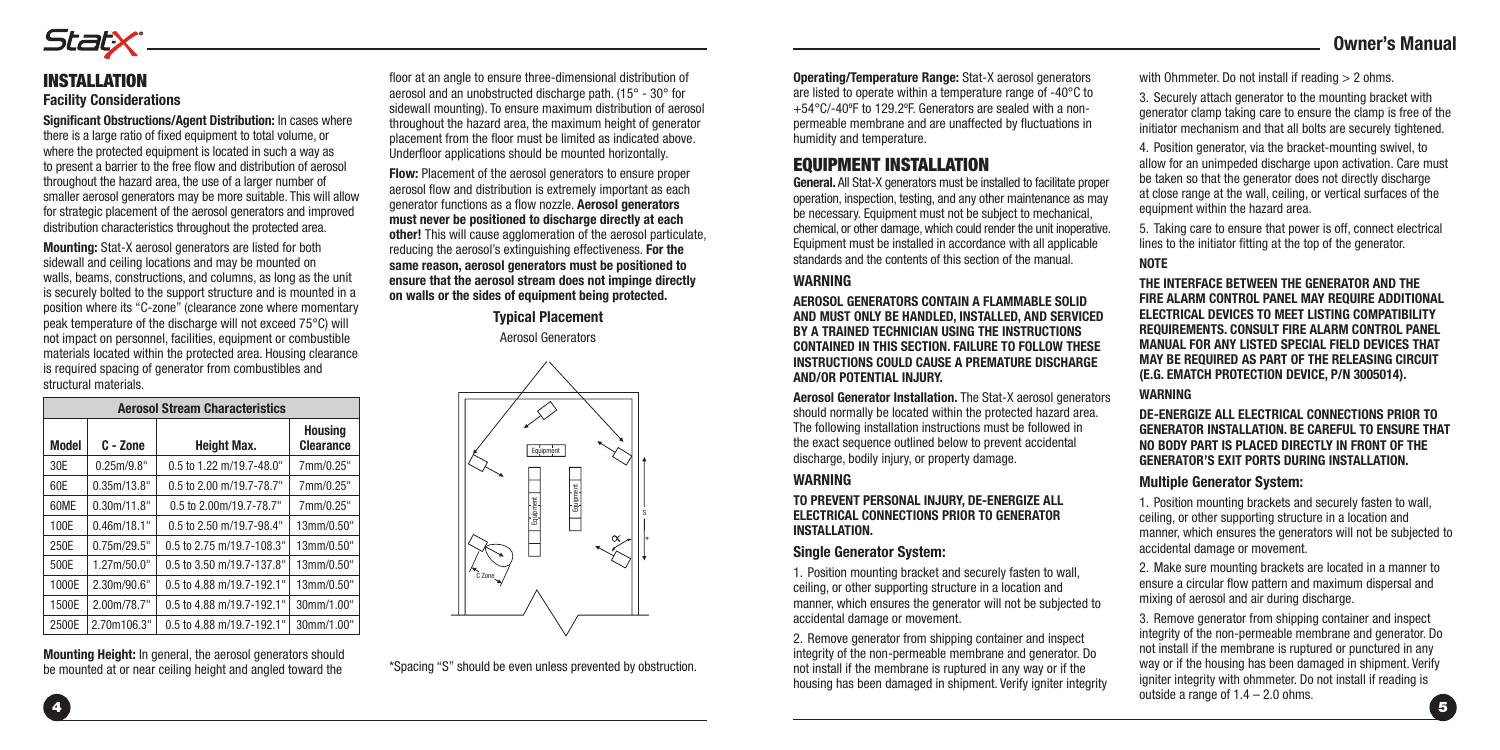

4. Securely attach generators to the mounting brackets with generator clamps taking care to ensure the clamps are free of the initiator mechanism and that all bolts are securely tightened. **Aerosol gases discharged from the generator will add thrust loading on the clamps. It is essential that the fasteners are secure.**

5. Position generators, via the bracket-mounting swivel, to allow for unimpeded discharge upon activation. Care must be taken so that the generator does not directly discharge at close range on the wall, ceiling, or vertical surfaces of equipment within the hazard area. Generators must be positioned to promote circular flow and mixing of aerosol from multiple generators. Aerosol generators must never be positioned to discharge directly at each other! This will cause agglomeration of the aerosol particulate, reducing the aerosol's extinguishing effectiveness. The aerosol system is designed to flood the protected space when the generators are positioned in a balanced arrangement. It is not required for the generators to be aimed at specific hazards as local application streaming devices.

6. Generators can be wired in series or parallel to a releasing control panel. Activation current must be supplied to each generator as follows:

Activation parameters of the initiator are:

- Resistance:  $1.4 2.0$  Ohms
- Minimum parallel circuit firing current: 0.5A for 0.050 seconds.
- Minimum series circuit firing current: 1.0A for 0.050 seconds.
- Specified maximum test current: ≤0.025A.
- Specified maximum supervisory current: ≤.005A.

7. Install releasing control panel, detection, and ancillary devices per the directions contained in the manual supplied. Wiring is to be installed to local code requirements.

8. Once the electrical components of the system have been installed and tested, ensure power is off and then connect electrical lines to the initiator fitting at the top of the generator.

**Post Installation Checkout:** After the Stat-X generators have been installed and connected to the appropriate detection and/ or control system perform the following inspection and tests. 1. Verify generators of the correct size are installed per the installation drawings.

2. Verify generator mounting brackets and clamps are properly installed and that all fittings and fasteners are tight.

3. Verify electrical connections have been made and test for electrical continuity using an ohmmeter.

4. Verify generators are positioned properly. Check for obstructions in the path of the aerosol discharge stream. Generators must be installed such that they cannot cause personnel injury upon activation. The aerosol discharge stream must not impinge at close range on walls, ceiling, or equipment.

5. Manual/electrical release stations must be properly installed, readily accessible, and clearly identified.

6. Verify time delay functionality and integrity.

7. All acceptance testing shall be in accordance with this manual, any applicable standards, and the authority having jurisdiction.

## **OPERATION**

**General.** A solid charge of the aerosol composition is contained within the sealed generator. Upon activation of the initiator, the charge begins a controlled burn producing an ultra-fine aerosol. The aerosol passes through an oxidation filter, where CO is converted to minor amounts of CO2, and then through a cooling bed where the temperature of the aerosol is rapidly reduced before it escapes through the discharge ports of the generator at low pressure. Generator placement within the hazard area provides proper flow and distribution of the aerosol within the protected area.

#### **Operating Procedures**

**Electrical Automatic Operation:** Electrical automatic operation occurs upon activation of the detection circuit, initiating a voltage source from the fire alarm control panel to the generators.

In areas where personnel may be present, a 30 second time delay is required to ensure egress time prior to system

discharge. In normally occupied areas, a system maintenance isolate switch shall be installed outside the hazard area to ensure that activation of the system is "manual only" during maintenance of the system.

**Personnel must evacuate the hazard area promptly upon hearing the pre-discharge alarm. Ensure no one enters the hazard area after discharge and call the fire department promptly.** 

#### **NOTE**

**THE ABOVE INSTRUCTIONS MUST BE POSTED ON DISPLAY IN THE PROTECTED AREA.** 

**Remote Electrical Manual Operation:** Manual electrical operation is performed by manual release from a releasing device located outside the protected enclosure. Operate as follows:

1. Upon fire notification, leave the hazard area quickly

2. Proceed to the appropriate remote manual/electrical release station for the hazard.

3. Ensure all personnel have left the protected enclosure.

4. Operate manual pull station.

5. Allow no one to enter the hazard area. Call the fire department promptly.

**Maintenance System Isolate Switch:** Unless prohibited by the local authority having jurisdiction, the automatic operation of the system shall be prevented by means of a system isolate switch (lockout located outside the protected area) during maintenance when personnel are present. The operation of the system shall be manual only during maintenance operations on the fire detection system or on the generators. While the system isolate switch is active the automatic activation of the system is inhibited but the fire detection and alarm system shall continue to function. The system shall return to full automatic control when the switch is reactivated. An abort switch may be installed to allow personnel to delay the automatic operation of the system.

**Post Discharge Operation: After discharge of a Stat-X** fire suppression system, qualified fire suppression system maintenance personnel must perform post discharge

maintenance and system installation procedures outlined in this manual. Observe all warnings, especially those pertaining to the length of elapsed time before entering the hazard area.

#### **WARNING**

**DO NOT ENTER A HAZARD AREA WITH AN OPEN FLAME OR LIGHTED CIGARETTE. THE POSSIBLE PRESENCE OF FLAM-MABLE VAPORS MAY CAUSE RE-IGNITION OR EXPLOSION.** 

#### **WARNING**

**WHILE MAINTAINING ENCLOSURE INTEGRITY, ENSURE FIRE IS COMPLETELY EXTINGUISHED PRIOR TO VENTILAT-ING AREA. BEFORE PERMITTING ANYONE TO ENTER THE HAZARD AREA, VENTILATE AREA THOROUGHLY OR USE SELF-CONTAINED BREATHING APPARATUS.**

**Post Fire Operation:** The following procedures must be followed in the exact sequence to maintain and re-commission Stat-X generators as part of a suppression system:

1. After discharge, allow a minimum holding time of ten (10) minutes

2. Always be sure to have backup portable extinguishers at hand for use in the event of re-ignition.

3. Vent area thoroughly by operating the ventilation system, by fan extraction, or by opening doors and windows. Avoid opening doors leading to other occupied rooms. To avoid unwanted inhalation of fire by-products and aerosol, a protective breathing apparatus or mask should be worn if it is necessary to enter prior to complete ventilation of the hazard volume.

4. Inspect the area to ensure the fire is completely extinguished and that there are no localized hot spots or other sources of re-ignition present.

5. Clean residue which have not been removed during ventilation, by thoroughly vacuuming, blowing, brushing, or washing away (with a water and 3.5% vinegar or similar acetic acid solution) as appropriate. Check to make sure that there is no agglomeration due to discharge too close to equipment. walls etc. If any agglomeration exists it must be wiped or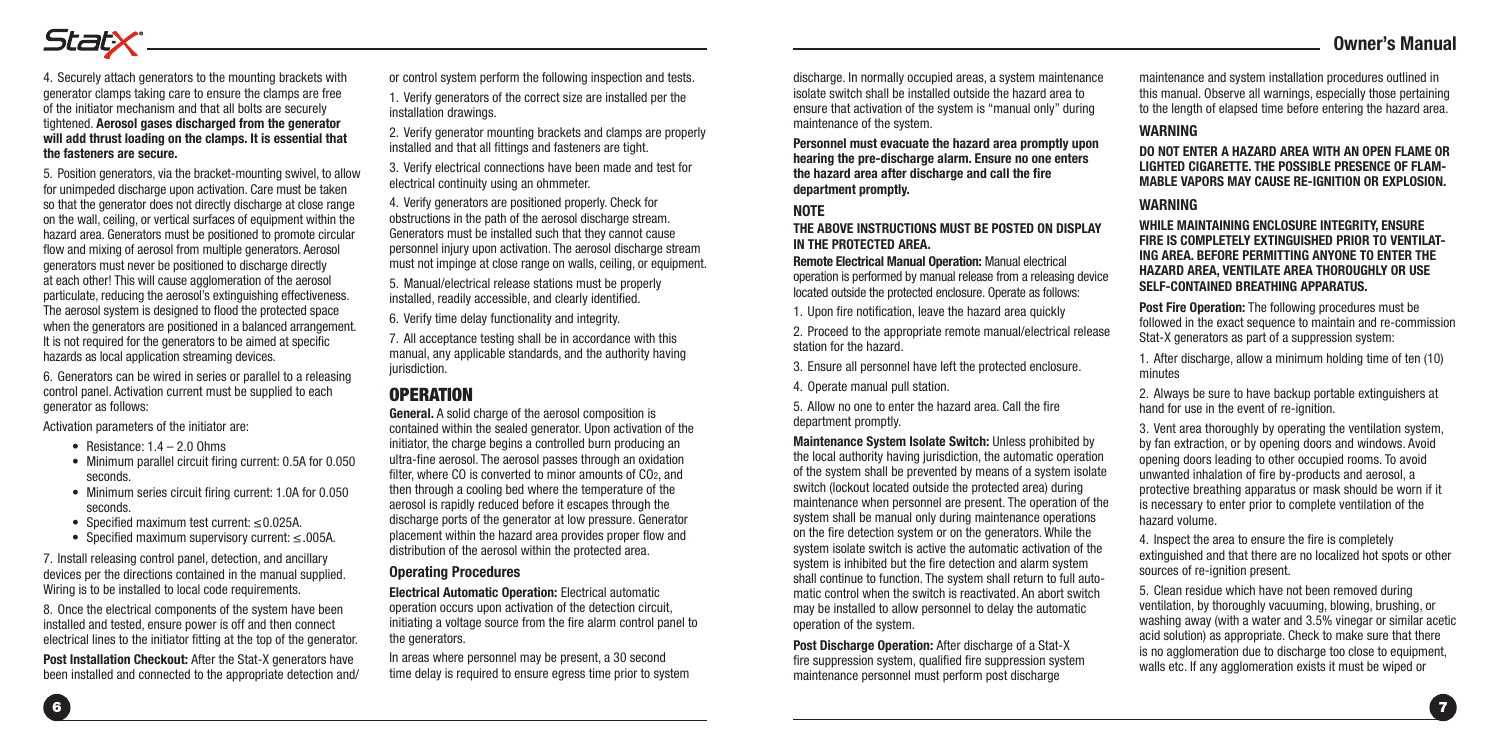washed clean. Consult Stat-X Safety Data Sheet for safety information.

6. **Important! Any residue which is not cleaned up shortly following discharge can absorb moisture in air.** A change in room temperature during a fire event or discharge can affect humidity and it is important to reduce the enclosure humidity as soon as possible following discharge.

7. Remove spent generators, being sure to wear gloves or other hand protection. The generators will remain quite warm to the touch for a time after actuation.

8. Dispose of spent generators per applicable federal, state, and local regulations

9. Contact your Stat-X distributor immediately for replacement generators. Replacement and commissioning should only be undertaken by trained personnel

#### **NOTE WARNING**

**Before performing post fire maintenance procedures refer to the Stat-X Safety Data Sheet.**

## MAINTENANCE

**General:** To ensure proper operation of your fire suppression system, a systematic maintenance program is required. A periodic maintenance schedule must be instituted including an inspection log maintained for reference. The log should, at a minimum, record: (1) inspection interval, (2) inspection procedure performed, (3) maintenance performed, if any, because of inspection, and (4) the name of the responsible person performing the operation.

**Preventive Maintenance.** Fireaway suggests that a preventive maintenance program require, at a minimum, the following schedule:

| Type of Survey: Weekly/Six Month/On 15th year                                                                                                                                                                                                                                                                                                                                                                                                                                                     |            |           |      |
|---------------------------------------------------------------------------------------------------------------------------------------------------------------------------------------------------------------------------------------------------------------------------------------------------------------------------------------------------------------------------------------------------------------------------------------------------------------------------------------------------|------------|-----------|------|
| <b>Inspection Steps</b>                                                                                                                                                                                                                                                                                                                                                                                                                                                                           | <b>Yes</b> | <b>No</b> | N.A. |
| Perform a general visual inspection of all aerosol generators for damaged or missing parts. Examine each<br>device for a puncture in the aluminum foil seal at orifice plate. Replace generator if foil is punctured or ripped.                                                                                                                                                                                                                                                                   |            |           |      |
| Verify at the control panel for any fault or trouble indication with regards to the panel output releasing circuit(s).<br>If there is an indicated releasing circuit fault, verify electrical signal connection from panel to each aerosol<br>generator electrical initiator. Test using a multi-meter, the line resistance of the releasing circuit signal line.<br>Replace aerosol generator if each electrical initiator resistance exceeds operational range of $1.4\Omega$ to 2.0 $\Omega$ . |            |           |      |
| Inspect aerosol generators for physical damage that is not superficial, such as cracks, dents, distortion, or<br>corrosion. If damage is found, replace generator as instructed in the owner's manual.                                                                                                                                                                                                                                                                                            |            |           |      |
| Verify mounting brackets and straps, tightness of mounting hardware, and generator alignment are properly<br>secured. Tighten all loose hardware or replace damaged parts.                                                                                                                                                                                                                                                                                                                        |            |           |      |
| Ensure paths of emergency egress from protected area is not impeded by an aerosol discharge as well as<br>unobstructed access to manual pull stations and abort devices (where installed). Ensure there are no obstacles<br>inhibiting the proper operation of the aerosol generators or distribution of aerosol in the event of fire.                                                                                                                                                            |            |           |      |
| Ensure automatic dampers (where fitted) are functional. Verify leakage areas identified during the original<br>system design have not been modified.                                                                                                                                                                                                                                                                                                                                              |            |           |      |
| Follow specific recommended manufacturer maintenance and test procedure for the fire detection/control<br>system and fire detection devices, and per local codes.                                                                                                                                                                                                                                                                                                                                 |            |           |      |
| The aerosol generators have an installed service life of fifteen (15) years. Replace each generator fifteen (15)<br>years from the marked date code in the lower right corner of the product label.                                                                                                                                                                                                                                                                                               |            |           |      |

N.A.: Not Applicable

## **Inspection Procedures**

1. Check all electrical connections to ensure operation of the Stat-X generators in the event of a fire. If connected to a fire alarm control panel, check the panel status.

2. Make a general visual inspection of all aerosol generators for damaged or missing parts, and visually inspect that generator mounting is secure.

#### **Every Six Months**

**Weekly**

1. Ensure access to hazard areas, lines of egress, and manual release stations are unobstructed and that there are no obstacles inhibiting the proper operation of the aerosol generators or distribution of the aerosol in the event of a fire.

2. Inspect Stat-X aerosol generators for physical damage, such as cracks, dents, distortion, or corrosion. If damage is found, replace generator as instructed in the installation section of this manual.

3. Inspect mounting brackets, clamps, and associated hardware for loose, damaged, or broken parts. Replace damaged parts and tighten all loose hardware.

4. Inspect all manual release stations for damage, dirt, or distortion. Inspect station for signs of physical damage, replace if necessary.

5. Inspect all electrical connections and run electrical continuity tests using an ohmmeter. Repair and replace as necessary.

6. Replacement: The aerosol generators have an installed service life of fifteen (15) years. Generators are to be replaced fifteen years from the date code in the lower right corner of the product label as follows, the 2-digit numeric represents the year and then the month of shipment from the factory:

## $\left[ 21 \right] 22 \left[ 23 \right] 24 \left[ 1 \right] 2 \left[ 3 \right] 4 \left[ 5 \right] 6 \left[ 7 \right] 8 \left[ 9 \right] 10 \left[ 11 \right] 12$

 $21 = 2021$ ,  $22 = 2022$ , etc. A unit marked 21 12, for example, would have shipped in December of 2021.

#### **RECYCLING OF AEROSOL GENERATORS AFTER DISCHARGE:**

In most cases the discharged generator can be disposed of in any landfill that handles industrial waste. However, local regulations must be researched and observed.

Each discharged aerosol generator will contain the following material:

- 1. Stainless steel outer shell all
- 2. Mild steel cross members (30E, 60E, 100E, 250E, 500E)
- 3. Mild steel spacer ring all

4. Stainless steel inner shell, top and bottom plates, screens (all sizes), and cross members (1000E, 1500E, 2500E)

5. Activated Alumina: CAS 1333-84-2 (Aluminum Oxide nonfibrous)

|  | 30E   60E   100E   250E   500E   1000E   1500E   2500E                 |  |  |  |
|--|------------------------------------------------------------------------|--|--|--|
|  | $20g$   $40g$   $100g$   $550g$   $970g$   $1670g$   $2350g$   $3600g$ |  |  |  |

1. Fiberglass rope (ø1cm x 50cm).

2. Ceramic Paper < 150g.

3. Wire  $-$  24gauge, PVC coated  $(< 1q$ )

4. Trace chemicals: K2CO3 (water-soluble particulate "trapped" in unit during discharge).

Un-discharged generators taken out of service should be returned to your local authorized distributor for replacement and re-cycling.

## LIMITED WARRANTY STATEMENT

Fireaway represents this product is free from defects in material and workmanship, and it will repair or replace any product or part thereof which proves to be defective in workmanship or material for a period of eighteen (18) months from the date of first shipment from our factory. Defective units should be returned shipment prepaid to the factory.

Fireaway Inc. will repair or replace and return shipping prepaid. Return or repair shall be the purchaser's sole remedy for defect.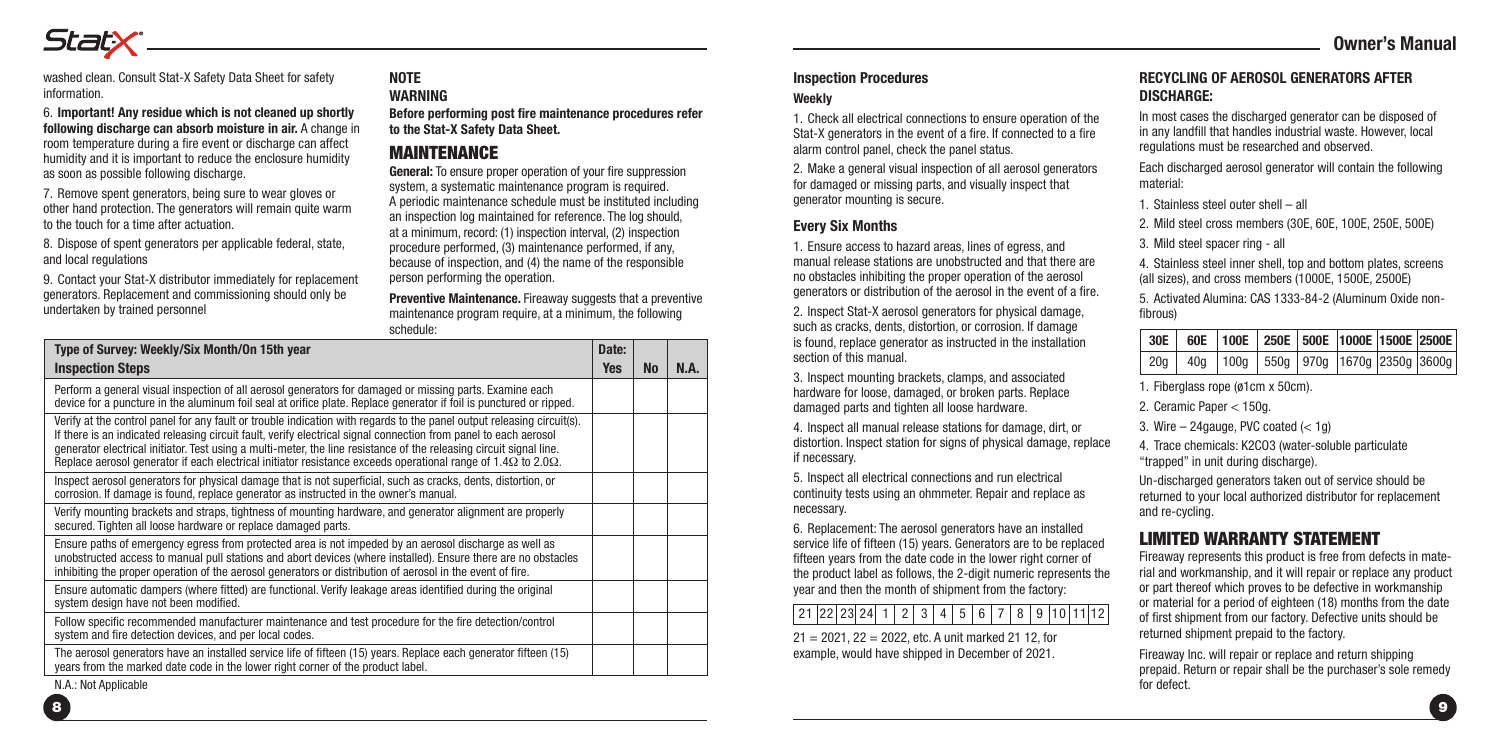#### **Limitations of Liability**

Statx®

This warranty does not cover equipment damaged during shipment or by misuse, accident, or negligence, or which has been repaired or altered by others. Fireaway Inc. shall not under any circumstances be liable for special or consequential damages such as, but not limited to, damage or loss of property or equipment, loss of profits or revenue, cost of capital, cost of purchased or replacement goods, or claims by customers of the original purchaser. Remedies set forth herein to the original purchaser and all others shall not exceed the price of the equipment supplied.

This warranty is exclusively and expressly in lieu of all other warranties, whether expressed or implied, including warranty of merchantability or fitness.

#### **A DETAILED MANUAL MAY BE OBTAINED BY CONTACTING THE MANUFACTURER.**

*Stat-X products are manufactured in the USA, and sold worldwide (excluding the Federation of Russian States) exclusively by Fireaway Inc. under license from R-Amtech International.*

#### **IMPORTANT NOTE**

**Shutdown of Air Handling and Power Supply**

Upon pre-discharge detection of a fire, the ventilation system for the protected volume must be shut-down to ensure the required application density is delivered and that the fire is not exacerbated by excessive air-flow. In addition, electrical power to protected equipment must be shut down. This eliminates the potential of re-ignition from a continuous short circuit.

Questions concerning the information presented in this manual may be addressed to your authorized distributor or:

#### **Fireaway Inc.**

5852 Baker Road Minnetonka, MN 55345 U.S.A.

Fax: 952-935-9757 www.statx.com

## Stat-X Installation Guidelines:

Aerosol generators should normally be mounted near ceiling height and angled to discharge down (under floor excepted) toward the floor at an angle to ensure three-dimensional distribution of aerosol. Normal orientation from vertical is 15° - 30°.



Generators must never be positioned to discharge directly at each other and must be mounted in such a way as to have an unobstructed discharge path, nor discharge at close range onto walls, ceiling, or equipment. Always check for obstructions in the path of the aerosol<br>discharge stream. Generators must be installed such that they cannot cause personnel